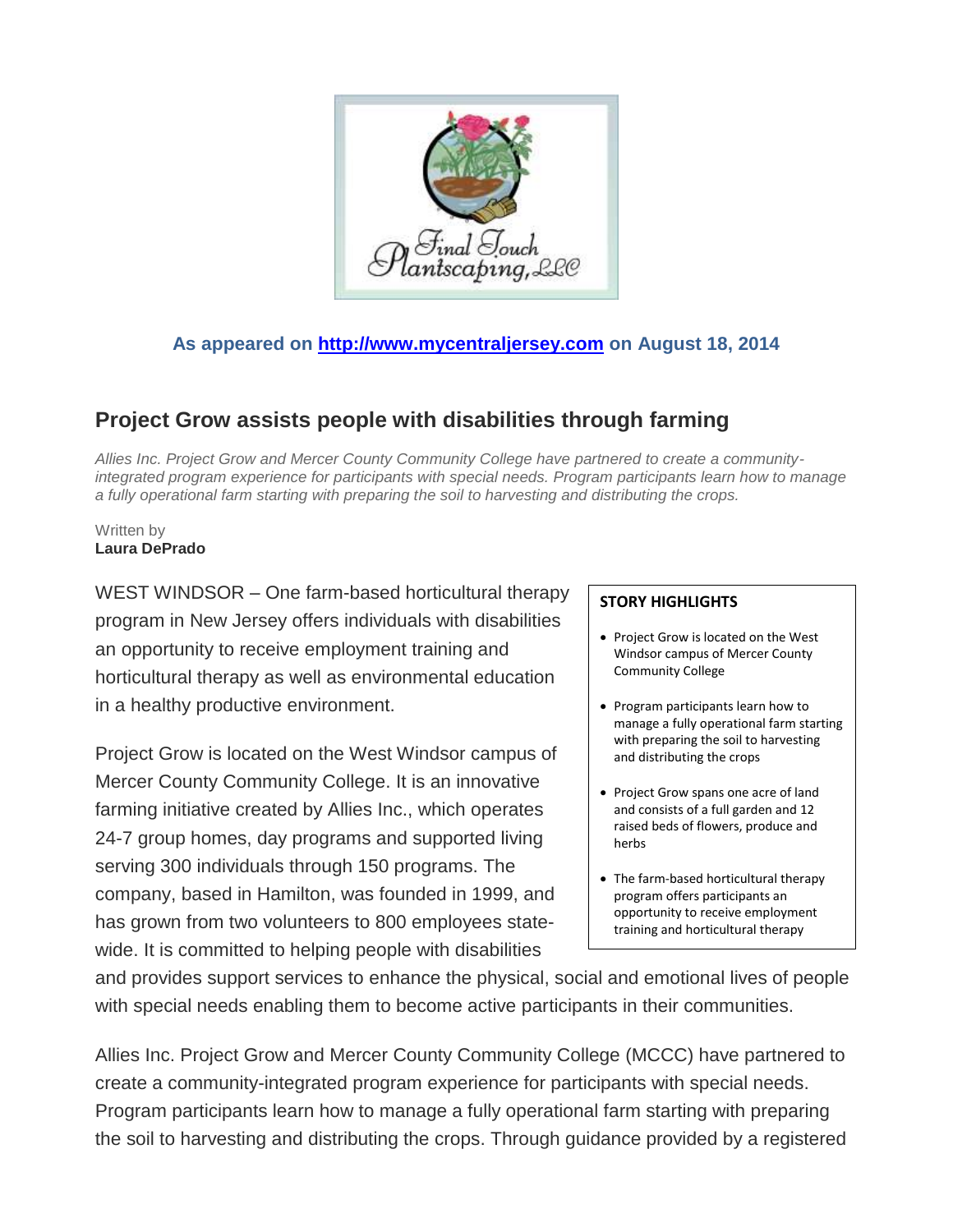horticultural therapist and an on-site farmer, participants begin preparing the land and planting harvest crops in April. Project Grow emphasizes creating positive relationships, learning employment skills, and gaining a greater sense of self-reliance while experiencing job training in the farming industry.

Project Grow spans one acre of land and consists of a full garden and 12 raised beds of flowers, produce and herbs. It is made possible through strong community partnerships, which include MCCC, Developing Real Expectations for Achieving Mastery Program, Rutgers Cooperative Extension and most recent Rotary District 7510.

During my visit in late July, I had the opportunity to visit and tour the gardens. Upon my arrival to the horticulture area of campus Francis, one of the program's participants couldn't wait to greet me and show me the flowerbeds she is growing lush with zinnias, straw flowers, dusty millers and nasturtiums. Francis has learned to flower arrange. It is her job, and she is successful.

"Coming here gives me purpose and makes me feel good. Look, at my rosemary. Look at the green beans. Look at the flowers," she said with pride and excitement.

"Horticultural therapy is valuable and important. I see what it's done for Francis who is in her 70s," said MaryAnne McMillan, registered horticultural therapist and president of the American Horticultural Therapy Association, a nonprofit organization and the only national U.S. organization committed to the promotion and development of horticultural therapy to improve human well-being. In 2011 McMillan received the AHTA John Walker Community Service Award at its 38th national conference. The award is in recognition of significant contribution to horticultural therapy in the area of program services provided for a community.

"Our farm program offers consumers to get outside, get physical, learn horticulture, seed propagation, harvesting, and recipes through the nutrition component of the program," McMillan added.

I also met, talked with and watched the collaboration of three high school student volunteers for nearly two hours working and earning community service hours to build their resumes. On this day they created two flowerbeds in front of the fenced-in flower gardens.

"At first I had no interest," said Ross Talbot, a Hamilton West High School senior, who was working with his twin brother, Doug. "I love the progress I see. It's so positive to see something birth, and nurture and raise it to maturity," he said.